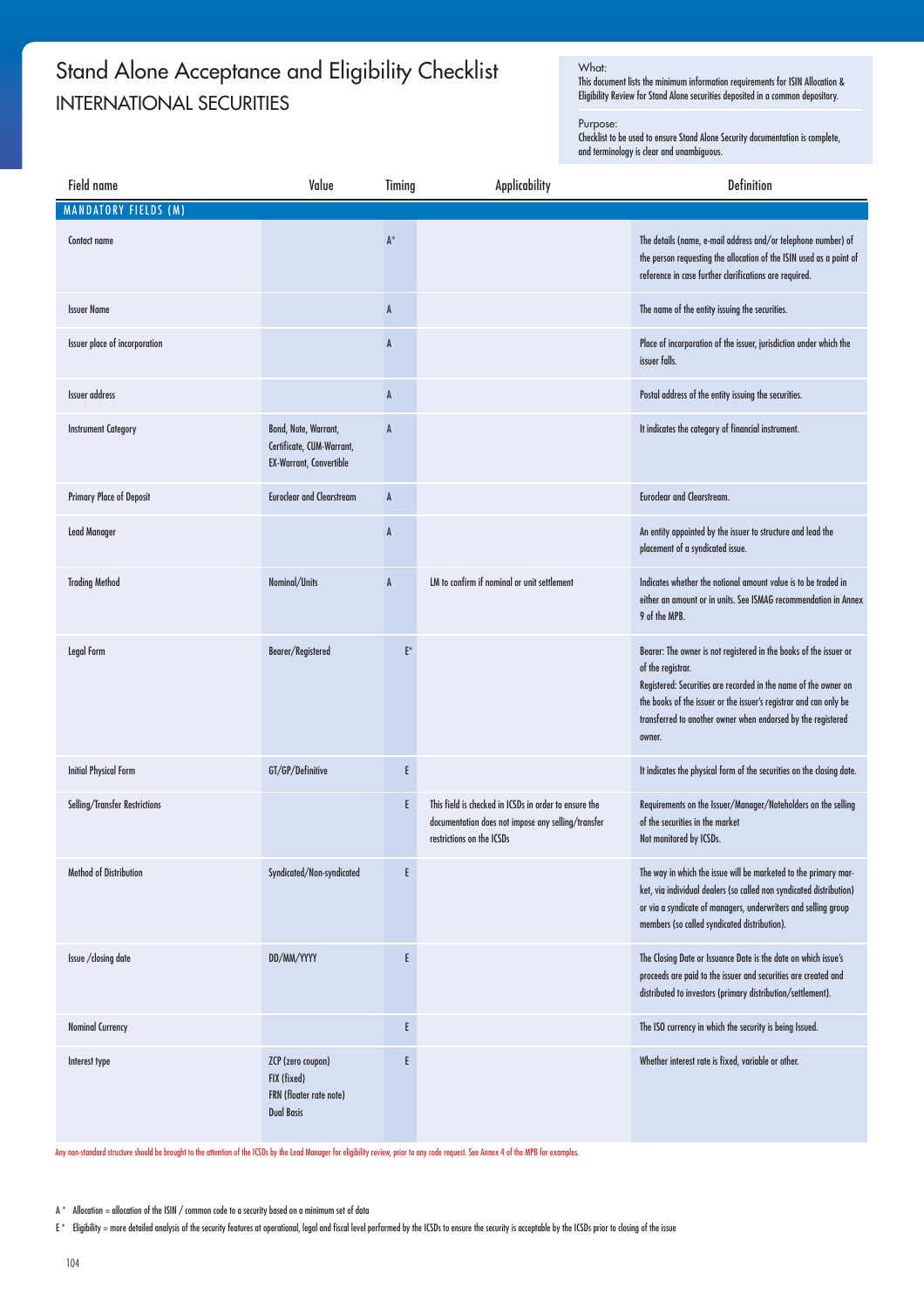## A N N

| Field name                                                                               | Value              | Timing                    | Applicability                                                                                                                                                                                                                         | Definition                                                                                                                                                                                                                                                             |
|------------------------------------------------------------------------------------------|--------------------|---------------------------|---------------------------------------------------------------------------------------------------------------------------------------------------------------------------------------------------------------------------------------|------------------------------------------------------------------------------------------------------------------------------------------------------------------------------------------------------------------------------------------------------------------------|
| CONDITIONAL FIELDS (C) [= Mandatory if a specific condition applies, otherwise Optional] |                    |                           |                                                                                                                                                                                                                                       |                                                                                                                                                                                                                                                                        |
| ISIN                                                                                     |                    | $\boldsymbol{\mathsf{A}}$ | M if ISIN already allocated                                                                                                                                                                                                           | A 12-digit security identification code comprised of a 2-digit ISO<br>3166 country code, a 9-digit national number (e.g., CUSIP) and a<br>1-digit 'check number'. It is used globally to identify a security.                                                          |
| Common code                                                                              |                    | $\mathtt{A}$              | M if common code already allocated                                                                                                                                                                                                    | A 9-digit number used to uniquely identify individual<br>securities between the ICSDs and their participants, and allocated<br>by either of the ICSDs.                                                                                                                 |
| Series number                                                                            |                    | $\mathtt{A}$              | M if more than one series                                                                                                                                                                                                             | It identifies the series number.                                                                                                                                                                                                                                       |
| Class                                                                                    |                    | A                         | M if more than one class                                                                                                                                                                                                              | Identifier that links multiple security classes.                                                                                                                                                                                                                       |
| <b>Nominal Amount</b>                                                                    | amount or quantity | E                         | If trading method = Nominal                                                                                                                                                                                                           | Total nominal amount issued.                                                                                                                                                                                                                                           |
| <b>Aggregate Proceeds Amount</b>                                                         | XXX CCY            | A                         | If trading method = Units                                                                                                                                                                                                             | Gross Proceed Amount and Currency to issuer. It represents the<br>Unit Issue Price multiplied by the Aggregate Issue Size.                                                                                                                                             |
| Aggregate Issue Size                                                                     | XXX units          | $\mathtt{A}$              | If trading method = Units                                                                                                                                                                                                             | Total number of units issued.                                                                                                                                                                                                                                          |
| <b>Face Value for Unit issues</b>                                                        |                    | A                         | M if trading method = Units                                                                                                                                                                                                           | Face value, per unit, issued (ie, the value of each unit).                                                                                                                                                                                                             |
| <b>Unit Value</b>                                                                        | XXX CCY            | A                         | If trading method = Units, and where relevant, i.e. where<br>interest rate % and redemption price % apply to principle                                                                                                                | The value of one unit, reflected in the currency of issuance.                                                                                                                                                                                                          |
| (Minimum) Denomination                                                                   |                    | A                         | If trading method = Nominal<br>Must specify if there is a minimum denomination.<br>The ICSDs need to ensure the documentation is in line<br>with the ICMSA guide on Denominations and the<br>exchange from Global to Definitive Notes | The minimum quantity of securities that can be transferred.                                                                                                                                                                                                            |
| Minimum Tradeable Size                                                                   | <b>XXX units</b>   | A                         | If trading method = Units<br>Must specify what is the minimum quantity of securities<br>that can be transferred                                                                                                                       | The minimum quantity of securities that can be transferred.                                                                                                                                                                                                            |
| <b>Multiple Denominations</b>                                                            |                    | A                         | M if trading method = Nominal and if<br>different from the Denomination                                                                                                                                                               | The smallest amount of the security that can be transferred. If<br>a denomination exists, it represents the higher integral multiple<br>amount. The ICSDs will ensure the higher integral multiple amount<br>is wholly divisible into the nominal amount of the issue. |
| Multiple Tradeable Size                                                                  | <b>XXX units</b>   | A                         | If trading method = Units and if different from the<br>Minimum Tradeable Size                                                                                                                                                         | The smallest quantity of securities that can be transferred. If a<br>minimum tradeable size exists, it represents the higher integral<br>multiple amount.                                                                                                              |
| <b>Issue Price</b>                                                                       | $\%$               | A E                       | M if trading method = Nominal and if Italian issuers<br>or taxable                                                                                                                                                                    | The issuance (i.e. closing date) Issue Price expressed as a<br>percentage.                                                                                                                                                                                             |
| <b>Unit Issue Price</b>                                                                  | XXXCCY             | $\mathtt{A}$              | If trading method = Units and if Italian issuers or taxable                                                                                                                                                                           | The issuance (i.e. closing date) Issue Price and Currency, expressed<br>as the value of each Unit (an amount).                                                                                                                                                         |
| <b>Fungible ISIN</b>                                                                     | mother code (XS)   | A E                       | M if fungible and certificate                                                                                                                                                                                                         | The ISIN of the security (mother code) with which the tranche is<br>going to funge.                                                                                                                                                                                    |
| <b>Withholding Tax Regime</b>                                                            |                    | A E                       | M if Italian issuers at Allocation,<br>M for all taxable at Eligibility                                                                                                                                                               | Indicates the default tax-withholding treatment (the relevant law)<br>along with the applicable gross-up clause.                                                                                                                                                       |
| <b>Warrant Agent</b>                                                                     | $name + address$   | $\mathsf A$               | M for warrants                                                                                                                                                                                                                        | The entity appointed by the Issuer to process the exercising of<br>warrants, sometimes responsible for the issuance of the warrants<br>into the market.                                                                                                                |
| First interest period<br>commencement date                                               | DD/MM/YYYY         | A E                       | M if Italian issuers at Allocation,<br>M for all taxable at Eligibility                                                                                                                                                               | First date/time on which a security begins to accrue interest (can<br>be different to the closing date).                                                                                                                                                               |

Any non-standard structure should be brought to the attention of the ICSDs by the Lead Manager for eligibility review, prior to any code request. See Annex 4 of the MPB for examples.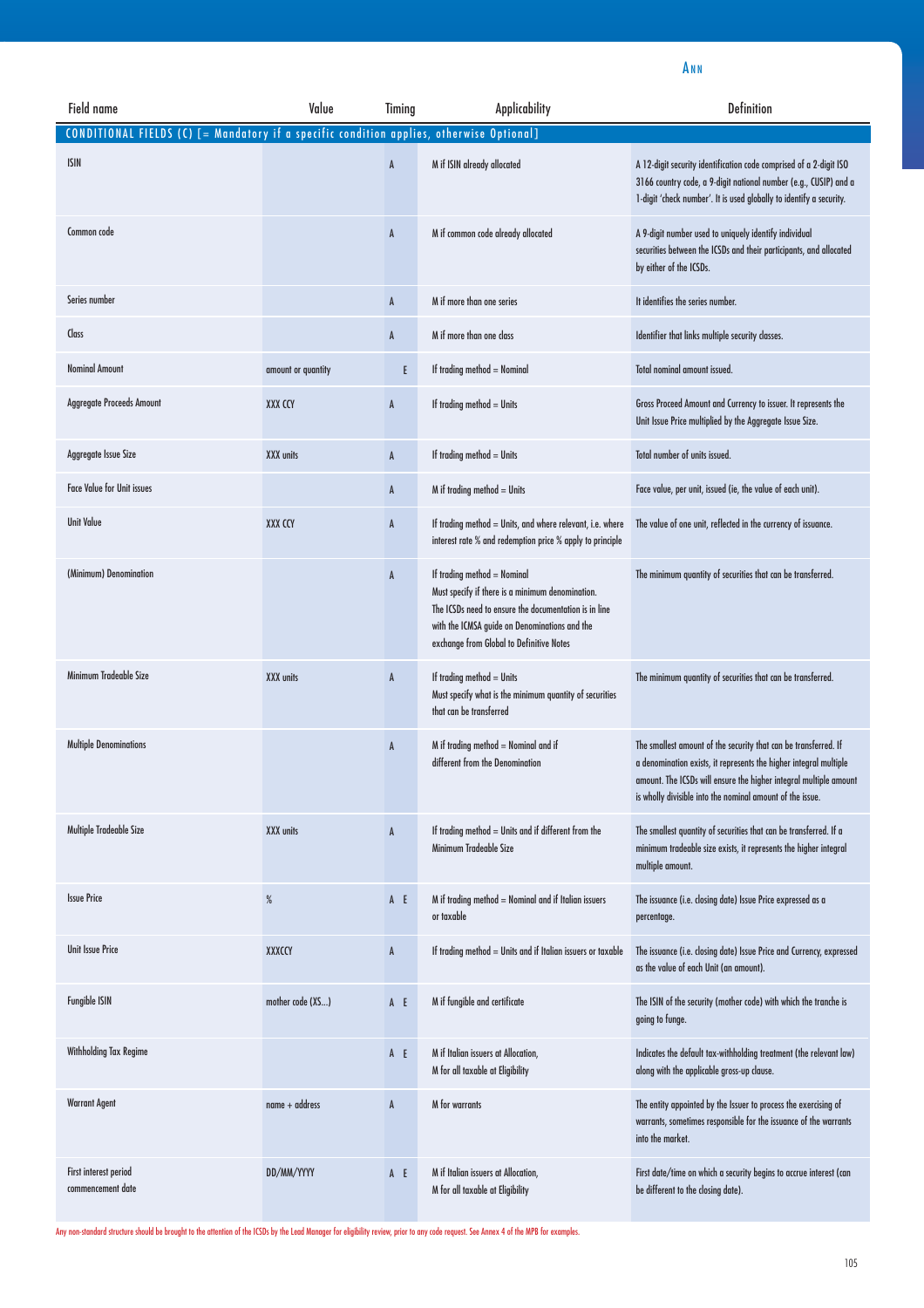| Field name                                                                               | Value                                                                                                                                                 | Timing | <b>Applicability</b>                                                                                                                                                                                                                                                                                                  | Definition                                                                                                                                                                                                                                                                                                                                                                                                                                                                                                                                                                                                                                                                                                                                                                                                  |
|------------------------------------------------------------------------------------------|-------------------------------------------------------------------------------------------------------------------------------------------------------|--------|-----------------------------------------------------------------------------------------------------------------------------------------------------------------------------------------------------------------------------------------------------------------------------------------------------------------------|-------------------------------------------------------------------------------------------------------------------------------------------------------------------------------------------------------------------------------------------------------------------------------------------------------------------------------------------------------------------------------------------------------------------------------------------------------------------------------------------------------------------------------------------------------------------------------------------------------------------------------------------------------------------------------------------------------------------------------------------------------------------------------------------------------------|
| CONDITIONAL FIELDS (C) [= Mandatory if a specific condition applies, otherwise Optional] |                                                                                                                                                       |        |                                                                                                                                                                                                                                                                                                                       |                                                                                                                                                                                                                                                                                                                                                                                                                                                                                                                                                                                                                                                                                                                                                                                                             |
| <b>Interest Fixing Date</b>                                                              | <b>IPSD</b> (Interest Period<br><b>Starting Date)</b><br>PAYD (Payment date)<br><b>IPED</b> (Interest Period End date)<br><b>MATD</b> (Maturity Date) | A E    | M if Italian issuers at Allocation,<br>M for all taxable at Eligibility<br>(If coupon type = FRN or RANGE)                                                                                                                                                                                                            | Date/time at which the rate determination is made, also called<br>determination date.                                                                                                                                                                                                                                                                                                                                                                                                                                                                                                                                                                                                                                                                                                                       |
| <b>Final Maturity date</b>                                                               | DD/MM/YYYY                                                                                                                                            | A E    | M if Italian issuers at Allocation,<br>M for all taxable at Eligibility                                                                                                                                                                                                                                               | Planned final repayment date known at the time of issuance.                                                                                                                                                                                                                                                                                                                                                                                                                                                                                                                                                                                                                                                                                                                                                 |
| Governing law                                                                            | critical for NGN                                                                                                                                      | E      | <b>M</b> if NGN                                                                                                                                                                                                                                                                                                       | Jurisdiction (country, county, state, province, city) of the issue.                                                                                                                                                                                                                                                                                                                                                                                                                                                                                                                                                                                                                                                                                                                                         |
| Instrument sub-category/<br>structure type                                               | Straight, ABS, CLN, CDO, Partly<br>Paid Note, etc                                                                                                     | E      | M if debt                                                                                                                                                                                                                                                                                                             | It indicates the type of deal for structured finance.                                                                                                                                                                                                                                                                                                                                                                                                                                                                                                                                                                                                                                                                                                                                                       |
| Global Type                                                                              | NGN/CGN                                                                                                                                               | E      | M if debt                                                                                                                                                                                                                                                                                                             | Identifies if the security will be issued in New Global Note (NGN) or<br><b>Classical Global Note (CGN).</b><br>New Global Note (NGN): Form of global certificate which refers to<br>the books and records of the ICSDs to determine the IOA.<br>Classical Global Note (CGN): Form of global certificate which<br>requires physical annotation on the attached schedule to reflect<br>changes in the IOA.<br>New Safekeeping Structure (NSS): A holding arrangement for<br>registered form Classical Global Notes (CGN). As required by the<br>Eurosystem, international debt securities in registered form, issued<br>on or after 1 October 2010, must be safekept under the NSS to<br>be recognised as potentially eligible collateral for Eurosystem<br>monetary policy and Intra-day credit operations. |
| <b>TEFRA</b> rules                                                                       | C/D                                                                                                                                                   | E      | if legal form = Bearer                                                                                                                                                                                                                                                                                                | It indicates the TEFRA rule under which the security is issued.                                                                                                                                                                                                                                                                                                                                                                                                                                                                                                                                                                                                                                                                                                                                             |
| After exchange physical form                                                             | GP/Definitive                                                                                                                                         | E      | M if initial physical form is GT                                                                                                                                                                                                                                                                                      | It indicates the physical form of the securities after the exchange<br>of the initial certificate issued on the closing date.                                                                                                                                                                                                                                                                                                                                                                                                                                                                                                                                                                                                                                                                               |
| Legal restrictions                                                                       | 3 (c) 7, Reg S, 144A, SEC, RLS                                                                                                                        | E      | M if legal restrictions apply or if a Risk-Linked security                                                                                                                                                                                                                                                            | Registration exceptions or RLS at the level of the security<br>or issuer.                                                                                                                                                                                                                                                                                                                                                                                                                                                                                                                                                                                                                                                                                                                                   |
| Potential Eurosystem eligibility                                                         | Y/N                                                                                                                                                   | E      | M if NGN/NSS<br>If NSS, flag must be (Y)                                                                                                                                                                                                                                                                              | Flag to indicate the security is intended to be held in a manner that<br>could allow the Eurosystem Eligibility.                                                                                                                                                                                                                                                                                                                                                                                                                                                                                                                                                                                                                                                                                            |
| Place of listing                                                                         | UK, Irish, EURONEXT, Luxem-<br>bourg, $etc.$                                                                                                          | E      | M if listed                                                                                                                                                                                                                                                                                                           | Provides the place of listing of the security.                                                                                                                                                                                                                                                                                                                                                                                                                                                                                                                                                                                                                                                                                                                                                              |
| <b>Underlying Risk</b>                                                                   |                                                                                                                                                       | E      | M if CLN and LPN                                                                                                                                                                                                                                                                                                      | The entity(ies), asset(s) or security(ies) on which the credit<br>responsibility lies as identified in the documentation.                                                                                                                                                                                                                                                                                                                                                                                                                                                                                                                                                                                                                                                                                   |
| Common Safekeeper (CSK)                                                                  | <b>Euroclear or Clearstream</b>                                                                                                                       | E      | M if ECB debt NGN/NSS.<br>CSK Election Form to be filled in by issuer agent or<br><b>Principal Paying agent</b>                                                                                                                                                                                                       | The entity appointed by the ICSDs to provide safekeeping for<br>securities in NGN/NSS.                                                                                                                                                                                                                                                                                                                                                                                                                                                                                                                                                                                                                                                                                                                      |
| Common Service Provider (CSP)                                                            |                                                                                                                                                       | E      | M if NGN/NSS.<br>ICSDs will perform mandate allocation rules where<br>applicable so appointment of Common Service Provider<br>should not be specified in he programme documentation.<br>Issuing & Paying Agent to confirm<br>Common Service Provider appointed if ICSDs unable to<br>follow mandate allocation rules. | An entity appointed by the ICSDs to provide asset servicing for the<br>securities in NGN/NSS.                                                                                                                                                                                                                                                                                                                                                                                                                                                                                                                                                                                                                                                                                                               |

Any non-standard structure should be brought to the attention of the ICSDs by the Lead Manager for eligibility review, prior to any code request. See Annex 4 of the MPB for examples.